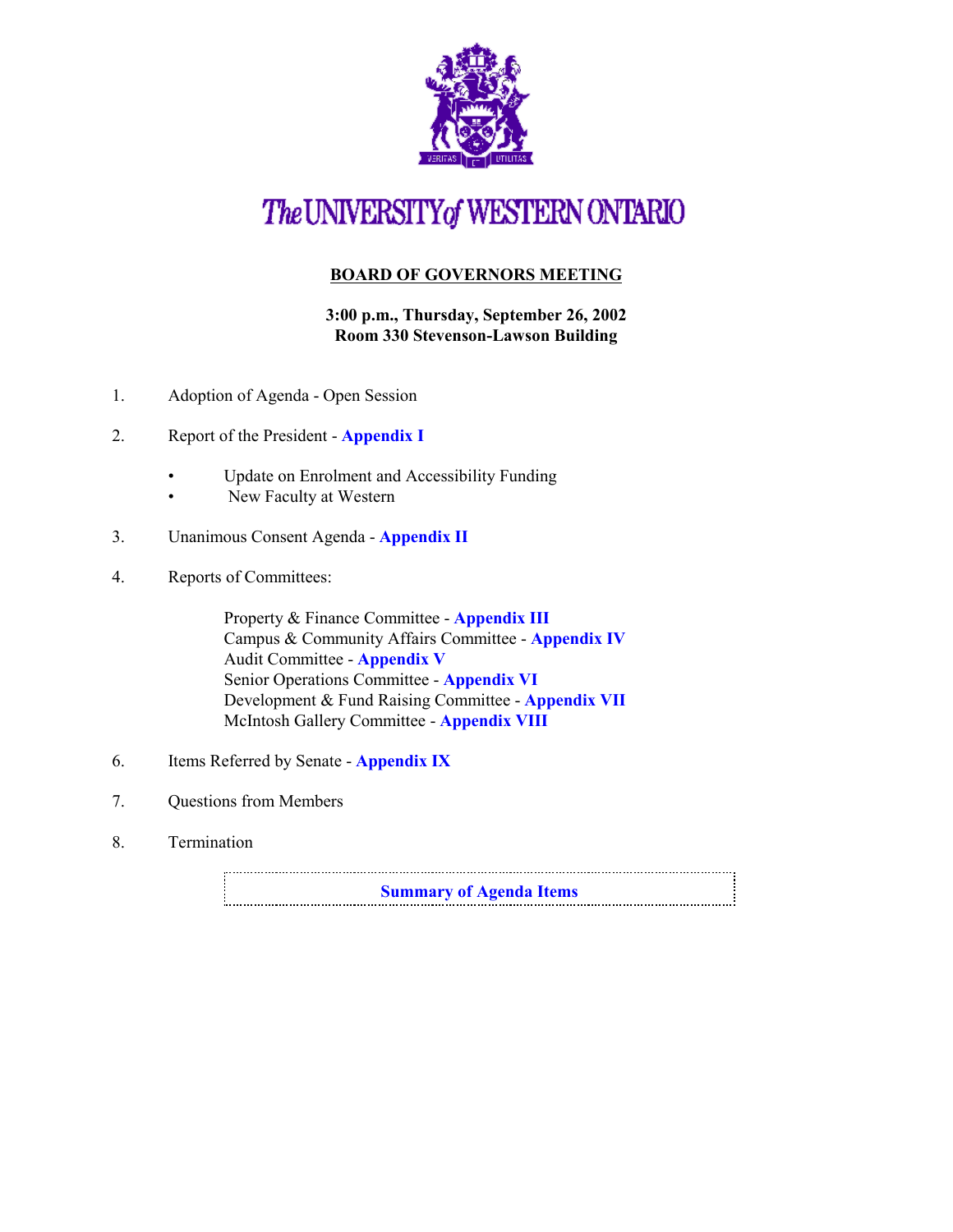### **SUMMARY OF AGENDA ITEMS - September 26, 2002 - OPEN SESSION**

<span id="page-1-0"></span>

| <b>Adoption of the Agenda</b>                                                                      | <b>ACTION</b> |
|----------------------------------------------------------------------------------------------------|---------------|
| <b>Report of the President - Appendix I</b>                                                        |               |
| Update on Enrolment and Accessibility Funding                                                      | <b>INFO</b>   |
| New Faculty at Western                                                                             | <b>INFO</b>   |
| <b>Unanimous Consent Agenda - Appendix II</b>                                                      | <b>ACTION</b> |
| <b>Report of the Property &amp; Finance Committee - Appendix III</b>                               |               |
| Quarterly Ratio Report on Non-Endowed Funds and Moratorium on<br>Transfers to the Operating Budget | <b>ACTION</b> |
| Renaming of the PMAC Chair in Purchasing                                                           | <b>INFO</b>   |
| PaulMacPherson Chair in Strategic Leadership                                                       | <b>INFO</b>   |
| Review of Four Budget Indicators                                                                   | <b>INFO</b>   |
| <b>Quarterly Financial Report</b>                                                                  | <b>INFO</b>   |
| 2003-04 Planning Guidelines                                                                        | <b>INFO</b>   |
| Report on Environmental Incidents and/or Safety Incidents                                          | <b>INFO</b>   |
| Report of the Investment Committee                                                                 | <b>INFO</b>   |
| Scholarships/Awards/Prizes                                                                         | <b>INFO</b>   |
| <b>Report of the Campus &amp; Community Affairs Committee - Appendix IV</b>                        |               |
| Incorporation of the MBA Association: "Ivey MBA Student<br>Association" ("Ivey MBAA")              | <b>ACTION</b> |
| <b>Report of the Audit Committee - Appendix V</b>                                                  |               |
| Audited Financial Statements for The University of Western Ontario                                 | <b>ACTION</b> |
| UWO Retirement Income Funds Program                                                                | <b>ACTION</b> |
| Investigator-Vendor Conflict of Interest Policy                                                    | <b>ACTION</b> |
| Financial Statements for Related Companies and Other Organizations                                 | <b>INFO</b>   |
| <b>Report of the Senior Operations Committee - Appendix VI</b>                                     |               |
| <b>Board Membership</b>                                                                            | <b>INFO</b>   |
| Appointments to Committees                                                                         | <b>INFO</b>   |
| <b>Report of the Development and Fundraising Committee - Appendix VII</b>                          |               |
| <b>Results of Fundraising Activities</b>                                                           | <b>INFO</b>   |